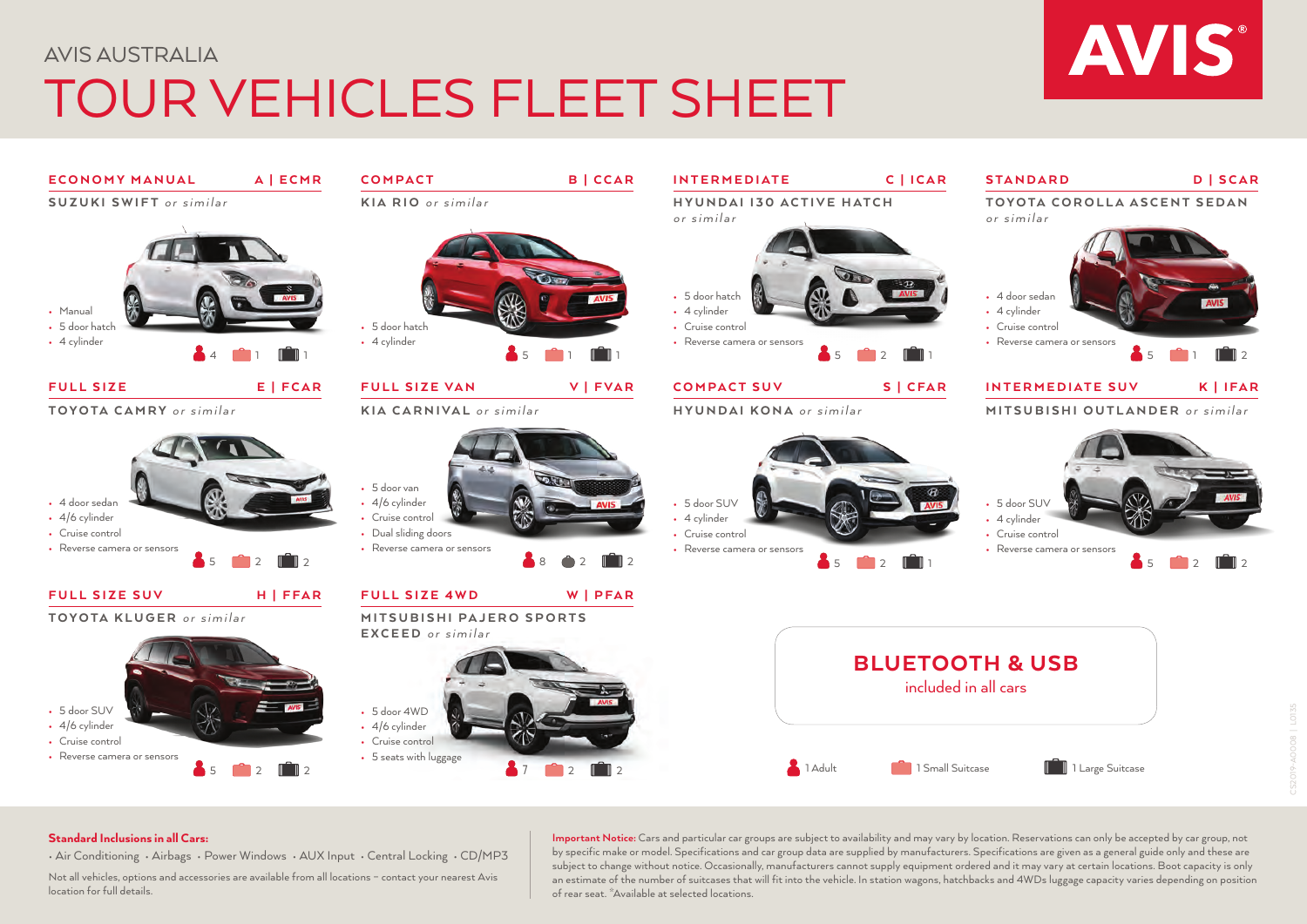## AVIS Australia TOUR PROGRAMME **AVIS** PARTICIPATING LOCATIONS

### **IMPORTANT NOTICE**

Tour Rates are available at these locations only.

#### QUEENS LAND NEW SOUTH WALES AND LOCATED AT A CHARGE OF THE SAME OF THE SAME OF THE SAME OF THE SAME OF THE SAME OF THE SAME OF THE SAME OF THE SAME OF THE SAME OF THE SAME OF THE SAME OF THE SAME OF THE SAME OF THE SAME OF

#### METROPOLITAN AREAS

#### **BRISBANE**

| Fortitude Valley (BN1)                            | (07) 3406 5188 |
|---------------------------------------------------|----------------|
| 728 Ann St (cnr Warner St), Fortitude Valley 4006 |                |
| <b>Brisbane City (BNO)</b>                        | (07) 3247 0577 |
| 53 Albert St, cnr Albert & Margaret St 4000       |                |
| <b>★ Brisbane Airport (BNE)</b>                   | (07) 3633 8666 |
| All terminals 4007                                |                |

#### BRISBANE NORTH

| All reservations via Boondall                 |                |
|-----------------------------------------------|----------------|
| Boondall (BX8)                                | (07) 3131 3922 |
| 131 Zillmere Rd, Boondall 4034, Boondall 4034 |                |
| Strathpine (SP7)                              | (07) 3131 3922 |
| Matilda Service Station. 116 Gympie Rd 4500   |                |

#### BRISBANE SOUTH

| Capalaba (KA4)<br>98 Redland Bay Road 4157                                                                                              | (07) 3843 8622                     |
|-----------------------------------------------------------------------------------------------------------------------------------------|------------------------------------|
| South Brisbane (DOA)<br>Corner Cordelia St and Fish Lane 4101                                                                           | (07) 3217 2030                     |
| Springwood (BX9)<br>3371 Pacific Highway, Springwood 4127                                                                               | (07) 3884 9244                     |
| <b>BRISBANE WEST</b>                                                                                                                    |                                    |
| Ipswich (IUT)<br>Llewellyn Motors Part Centre, Cnr Brisbane Rd &<br>Vowles St, Booval QLD 4304<br>Rocklea (JH4)<br>1851 Ipswich Rd 4106 | (07) 3282 4827<br>$(07)$ 3713 1855 |
| CAIRNS                                                                                                                                  |                                    |
| Cairns City (CQ4)<br>153 Lake St 4870                                                                                                   | (07) 4048 0522                     |
| <b>★ Cairns Airport (CNS)</b><br>Airport Terminal                                                                                       | (07) 4033 9555                     |
| Palm Cove (PC1)<br>The Reef House Resort,<br>99 Williams Esplanade 4879                                                                 | (07) 4059 2499                     |
| <b>GOLD COAST</b>                                                                                                                       |                                    |

#### GOLD COAST

| <b>★ Coolangatta (OOL)</b>                      | (07) 5587 9333 |
|-------------------------------------------------|----------------|
| Pacific Highway, Terminal Buiding 4225          |                |
| <b>Surfers Paradise (SFP)</b>                   | (07) 5583 6477 |
| The Mark Centre, Shop 32a, 3-15 Orchid Ave 4217 |                |

| <b>TOWNSVILLE</b><br><b>★ Townsville Airport (TSV)</b><br><b>Terminal Building</b> | (07) 4762 7400 |
|------------------------------------------------------------------------------------|----------------|
| Townsville (TV4)<br>81-83 Flinders St East 4810                                    | (07) 4799 2022 |
| PORT DOUGLAS<br>Port Douglas (PD7)<br>7 Warner St 4871                             | (07) 4099 4331 |
| SUNSHINE COAST                                                                     |                |
| Currimundi (ZIT)<br>704 Nicklin Way, Currimundi 4551                               | (07) 5493 4925 |
| Maroochydore (MD4)<br>74A Aerodrome Rd 4558                                        | (07) 5453 1999 |
| Noosa (NSA)<br>Shop 1 Ocean Breeze Resort, Cnr Hastings St and<br>Noosa Drive 4567 | (07) 5473 8955 |
| Bunshine Coast Airport (MCY)<br>Terminal Building 4558                             | (07) 5453 1999 |
| COUNTRY AREAS                                                                      |                |
|                                                                                    |                |

| Airlie Beach (AXX)<br>Block B Shop 5A, 366 Shute Harbour Rd 4802         | $(07)$ 4967 7188 |
|--------------------------------------------------------------------------|------------------|
| Bundaberg (QR1)<br>31 Takalvan St 4670                                   | $(07)$ 4131 4533 |
| Bundaberg Airport (BDB)<br><b>Terminal Building</b>                      | (07) 4131 4533   |
| Gladstone (X9Q)<br>8 Roseanna St 4680                                    | (07) 4978 2633   |
| <b>★ Gladstone Airport (GLT)</b><br>Gladstone Airport, Aerodrome Rd 4680 | (07) 4978 2633   |
| Hervey Bay (DJ9)<br>20 Southern Cross Circuit, Urangan 4655              | $(07)$ 4124 9877 |
| ↑ Hervey Bay Airport (HVB)<br><b>Terminal Building</b>                   | $(07)$ 4124 9877 |
| ★ Mackay Airport (MKY)<br><b>Terminal Building</b>                       | (07) 4967 3900   |
| ↑ Proserpine Airport (PPP)<br><b>Terminal Building</b>                   | $(07)$ 4945 5062 |
| Rockhampton (RK1)<br>83 Canoona Rd 4700                                  | (07) 4924 1699   |
| $\star$ Rockhampton Airport (ROK)                                        | (07) 4924 1689   |

Terminal Building

#### METROPOLITAN AREAS

#### **GOSFORD**

Main Office (GOS) (02) 4323 2222 322 Mann St, Gosford 2250

#### NEWCASTLE

| Mayfield (NWS)<br>50 Clyde St, Hamilton North 2292                                                           | (02) 4904 4411   |
|--------------------------------------------------------------------------------------------------------------|------------------|
| ↑ Newcastle Airport (NTL)<br>Airport Terminal, Williamtown 2318                                              | $(02)$ 4965 1451 |
| SYDNEY                                                                                                       |                  |
| Artarmon (U10)<br>75-77 Carlotta St 2064                                                                     | (02) 9438 9955   |
| <b>Bondi Junction (BN2)</b><br>204 Oxford St 2022                                                            | (02) 9243 1400   |
| Campbelltown (C6F)<br>70 Queen St 2560                                                                       | (02) 4633 2588   |
| Castle Hill (H80)<br>4 Victoria Ave 2154                                                                     | (02) 9204 4188   |
| Dee Why (DEY)<br>814 Pittwater Rd 2099                                                                       | $(02)$ 9982 6622 |
| Hornsby (YL4)<br>126 Pacific Hwy 2077                                                                        | $(02)$ 9450 5000 |
| Hurstville (HV7)<br>737-739 Forest Rd 2220                                                                   | $(02)$ 9553 8635 |
| Kings Cross (SY4)<br>200 William St 2011                                                                     | $(02)$ 9246 4600 |
| Parramatta (PMT)<br>610 Church St, North Parramatta 2150                                                     | (02) 9865 9222   |
| Revesby (BT8)<br>112 Milperra Rd, Revesby 2212                                                               | (02) 8707 8666   |
| Ryde (WRD)<br>West Ryde Ethanol Service Station<br>899 Victoria Rd West Ryde 2114                            | (02) 9448 2466   |
| Star City – Pyrmont (PY7)<br>55 Pirrama Rd (Entry via Bus/Light Rail Interchange),<br>Pyrmont, NSW, 2009, AU | $(02)$ 8512 9088 |
| ★ Sydney Airport (SYD)<br>Mascot (all terminals) 2020                                                        | (02) 8374 2847   |
| Taren Point (TA5)                                                                                            | $(02)$ 9531 3333 |

Caltex Service Station, 114 Taren Point Rd 2229

#### 47 Flinders St 2500 COUNTRY AREAS  $\rightarrow$  Albury/Wodonga (ABX) (02) 6021 5399

Airport Drive, Albury Airport 2640

Main Office (WLL) (02) 4251 1311

WOLLONGONG

| Albury Downtown (L4Y)<br>24 Airport Drive, Albury 2640                     | (02) 6021 5399   |
|----------------------------------------------------------------------------|------------------|
| ★ Ballina (BNK)<br>Terminal Building, Southern Cross Dr, Ballina 2478      | (02) 6686 7650   |
| B Coffs Harbour Airport (CFS)<br>Airport Terminal 2450                     | $(02)$ 6651 3600 |
| Coffs Harbour (C6H)<br>2/22 Park Avenue 2450                               | $(02)$ 6651 3600 |
| Nowra (ZD1)<br>Caltex Skyview Service Station, Bolong Rd<br>Bomaderry 2541 | (02) 4423 2424   |
| ↑ Port Macquarie Airport (PPQ)<br>Hanger 10, Keena Place 2444              | (02) 6584 5673   |
| REMOTE AREAS                                                               |                  |
| ★ Broken Hill (BHQ)<br>Airport Terminal                                    | (08) 8087 8787   |
| Ulladulla (ULO)                                                            | (02) 4455 1645   |

#### **NORTHERN TERRITORY**

Mathews Auto Centre, 149 Princes Highway 2539

#### REMOTE AREAS

#### **DARWIN**

| Alice Springs (AS3)<br>Double Tree by Hilton, 82 Barrett Drive 0870 | (08) 8953 5533 |
|---------------------------------------------------------------------|----------------|
| Alice Springs Airport (ASP)<br>Airport Terminal                     | (08) 8952 3694 |
| <b>★ Ayers Rock Airport (AYQ)</b><br>Connellan Airport, Yulara 0872 | (08) 8956 2266 |
| <b>↑ Darwin Airport (DRW)</b><br>Airport Terminal                   | (08) 8936 6166 |
| Darwin City (DW1)<br>BP Service Station, 89 Smith St 0801           | (08) 8936 0600 |